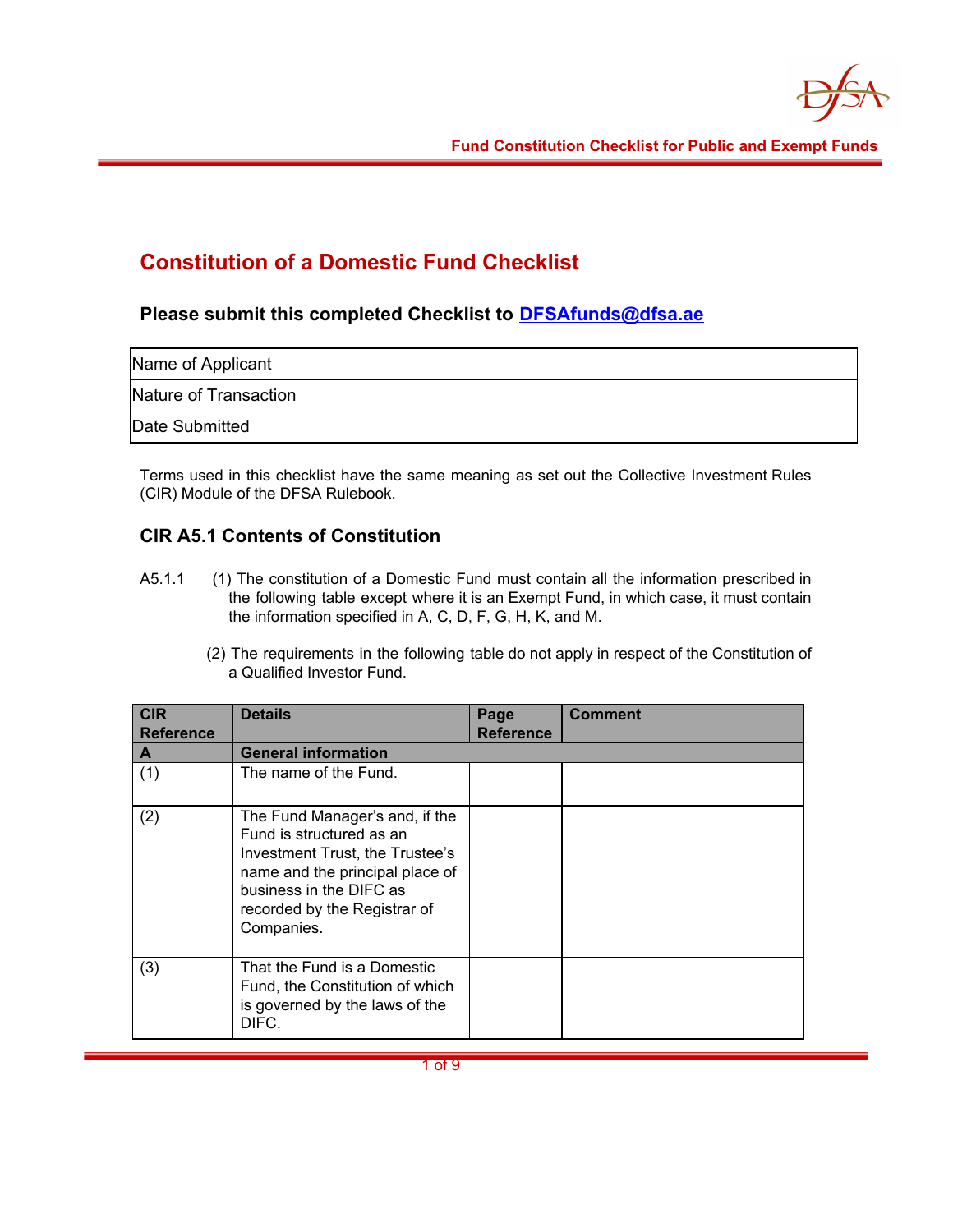

| (4) | That the Fund is a Public Fund<br>or Exempt Fund, as the case<br>may be.                                                                                                                                                                                                                                                       |  |
|-----|--------------------------------------------------------------------------------------------------------------------------------------------------------------------------------------------------------------------------------------------------------------------------------------------------------------------------------|--|
| (5) | The legal form of the Fund and<br>whether it is open or closed<br>ended.                                                                                                                                                                                                                                                       |  |
| (6) | If the Fund is a specialist class<br>of a Fund as defined in chapter<br>3 of CIR, the relevant specialist<br>class, and if applicable, that the<br>Fund is an Islamic Fund and<br>consequently the Fund's entire<br>business operations are<br>conducted in accordance with<br>Shari'a.                                        |  |
| (7) | If the Fund is managed by an<br>External Fund Manager, that<br>fact and the details of the<br>Appointed Fund Administrator<br>or Custody Provider of the<br>Fund.                                                                                                                                                              |  |
| (8) | If the Fund is an External Fund,<br>the name of the jurisdiction in<br>which the Fund is domiciled.                                                                                                                                                                                                                            |  |
| B   | <b>General Statements</b>                                                                                                                                                                                                                                                                                                      |  |
| (1) | The Fund Manager is<br>responsible, pursuant to the<br>Law, for all operations<br>concerning the Fund and may<br>from time to time delegate<br>activities or outsource<br>functions, but not the<br>responsibility for conducting<br>those activities and functions, to<br>another Person in accordance<br>with the CIR Rules. |  |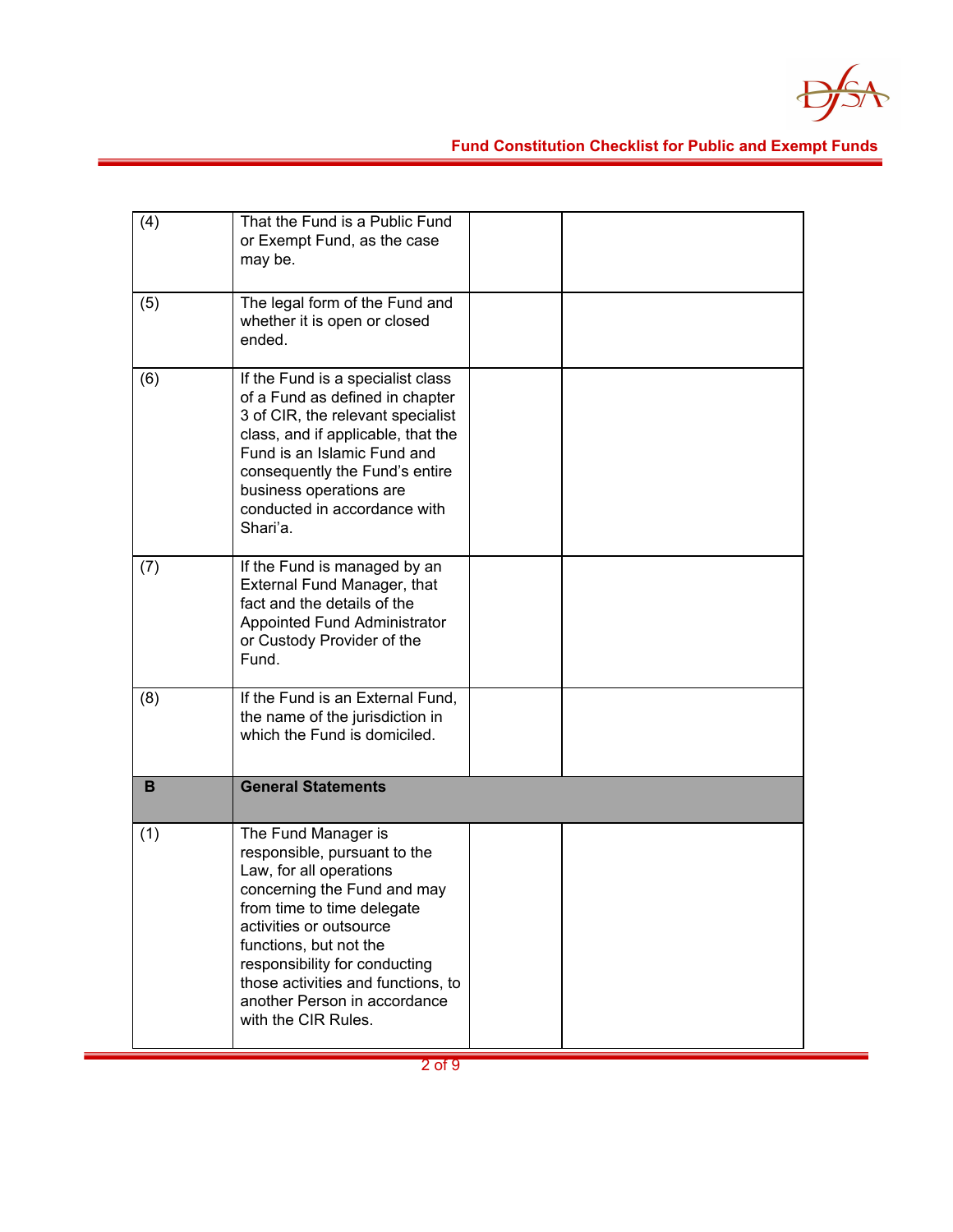

| (2) | (a) The Fund Property is<br>entrusted to the Fund<br>Manager and the Fund<br>Manager remains<br>responsible for the property<br>even when an Eligible<br>Custodian holds the legal<br>title to the Fund Property; or<br>(b) The Fund Property is held<br>on trust by the Fund's<br>Trustee, as the case may<br>be. |  |
|-----|--------------------------------------------------------------------------------------------------------------------------------------------------------------------------------------------------------------------------------------------------------------------------------------------------------------------|--|
| (3) | Whether the duration of the<br>Fund is limited and, if so, for<br>how long.                                                                                                                                                                                                                                        |  |
| (4) | That fees, charges and other<br>expenses of the Fund may be<br>taken out of Fund Property and<br>the basis for determination of<br>the quantum of such fees,<br>charges and other expenses.                                                                                                                        |  |
| (5) | The maximum and minimum<br>sizes of the Fund's capital, if<br>any.                                                                                                                                                                                                                                                 |  |
| (6) | That the Unitholders are not<br>liable for the debts of the Fund,<br>unless the applicable legislation<br>prescribes otherwise and, if so,<br>those circumstances.                                                                                                                                                 |  |
| (7) | That a Unitholder is not liable to<br>make any further payment after<br>he has paid the price of his<br>Units and that no further liability<br>can be imposed on him in<br>respect of the Units he holds.                                                                                                          |  |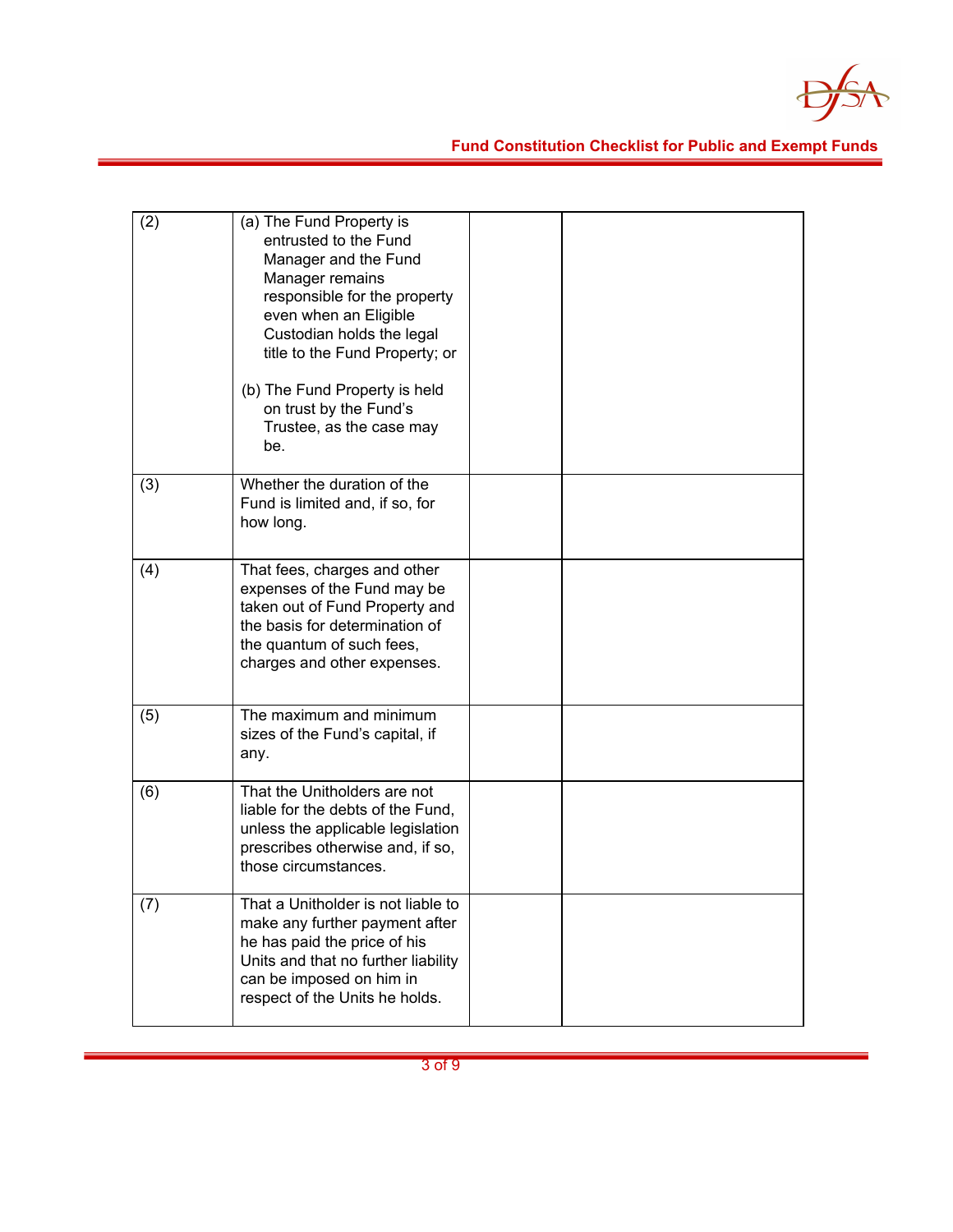

| (8)          | That payments to the Fund<br>Manager, Trustee, any Eligible<br>Custodian, or the Person<br>providing the oversight function<br>(including a Shari'a Supervisory<br>Board) by way of remuneration<br>are authorised to be paid (in<br>whole or in part) out of the Fund<br>Property. |  |
|--------------|-------------------------------------------------------------------------------------------------------------------------------------------------------------------------------------------------------------------------------------------------------------------------------------|--|
| $\mathbf{C}$ | Where the Fund is a Trust                                                                                                                                                                                                                                                           |  |
|              | The following information:<br>(1) The Trust Deed is made<br>under and governed by the<br><b>Investment Trust Law 2006</b><br>and:<br>(a) is binding on each<br>Unitholder as if he had been<br>a party to it and that he is                                                         |  |
|              | bound by its provisions; and                                                                                                                                                                                                                                                        |  |
|              | (b) authorises and requires the<br>Fund Manager and the<br>Trustee to do the things<br>required or permitted of<br>them by its terms and the<br>Investment Trust Law 2006<br>and the Law.                                                                                           |  |
|              | (2) Subject to the provisions of<br>the CIR Rules:                                                                                                                                                                                                                                  |  |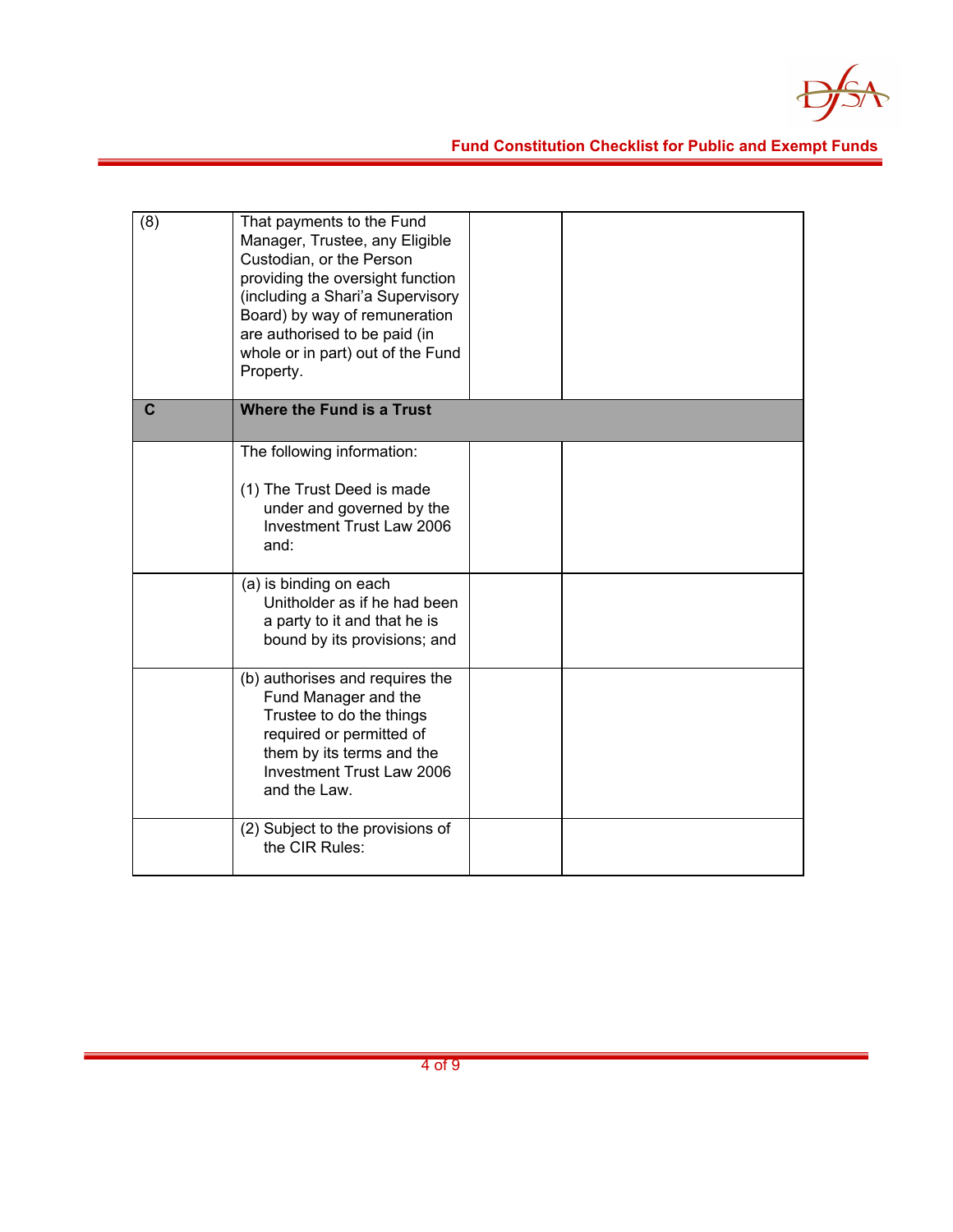

|   | (a) the Fund Property (other<br>than sums held to the<br>credit of the distribution<br>account) is held by the<br>Trustee on trust for the<br>Unitholders according to<br>the number of Units held<br>by each Unitholder or,<br>where relevant, according<br>to the number of individual<br>shares in the Fund<br>Property represented by<br>the Units held by each<br>Unitholder; and |  |
|---|----------------------------------------------------------------------------------------------------------------------------------------------------------------------------------------------------------------------------------------------------------------------------------------------------------------------------------------------------------------------------------------|--|
|   | (b) the sums standing to the<br>credit of any distribution<br>account are held by the<br>Trustee on trust to distribute<br>or apply in accordance with<br>the CIR Rules relating to<br>income.                                                                                                                                                                                         |  |
|   |                                                                                                                                                                                                                                                                                                                                                                                        |  |
| D | <b>Investment Objectives</b>                                                                                                                                                                                                                                                                                                                                                           |  |
|   | (1) Information covering the<br>investment objectives of the<br>Fund and in particular:                                                                                                                                                                                                                                                                                                |  |
|   | (a) whether the aim of the Fund<br>is to spread investment risks<br>and, if a Property Fund,<br>whether the Fund invests in<br>a single property;                                                                                                                                                                                                                                      |  |
|   | (b) the types of Investments or<br>assets in which it and<br>(where applicable) each<br>Sub-Fund may invest; and                                                                                                                                                                                                                                                                       |  |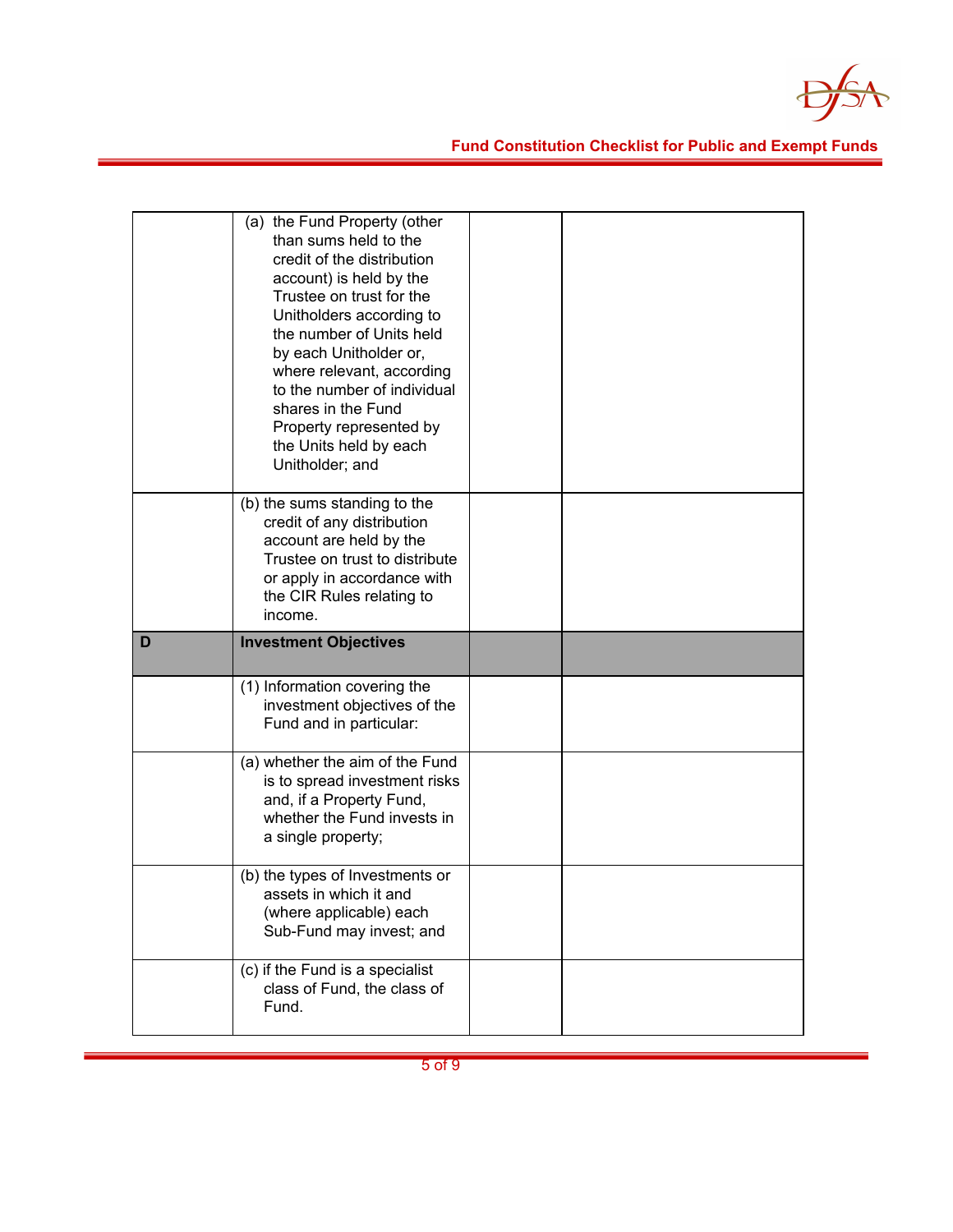

|   | (2) Details of any investment,<br>borrowing or stock lending<br>restrictions or, in the event<br>that there are no such<br>restrictions, a statement to<br>that effect.                                                                           |  |
|---|---------------------------------------------------------------------------------------------------------------------------------------------------------------------------------------------------------------------------------------------------|--|
| Е | <b>Units in the Fund</b>                                                                                                                                                                                                                          |  |
|   | A statement specifying:<br>(a) the classes of Units which<br>the Fund may issue; and<br>(b) the rights attaching to Units<br>of each class (including any<br>provisions for the<br>expression in two or more<br>denominations of such<br>rights). |  |
| F | <b>Limitations</b>                                                                                                                                                                                                                                |  |
|   | Details as to:<br>(a) the provisions relating to<br>any restrictions on the right<br>to redeem Units in any<br>class; and<br>(b) the circumstances in which<br>the issue of the Units of any<br>particular class may be<br>limited.               |  |
| G | <b>Income and distribution</b>                                                                                                                                                                                                                    |  |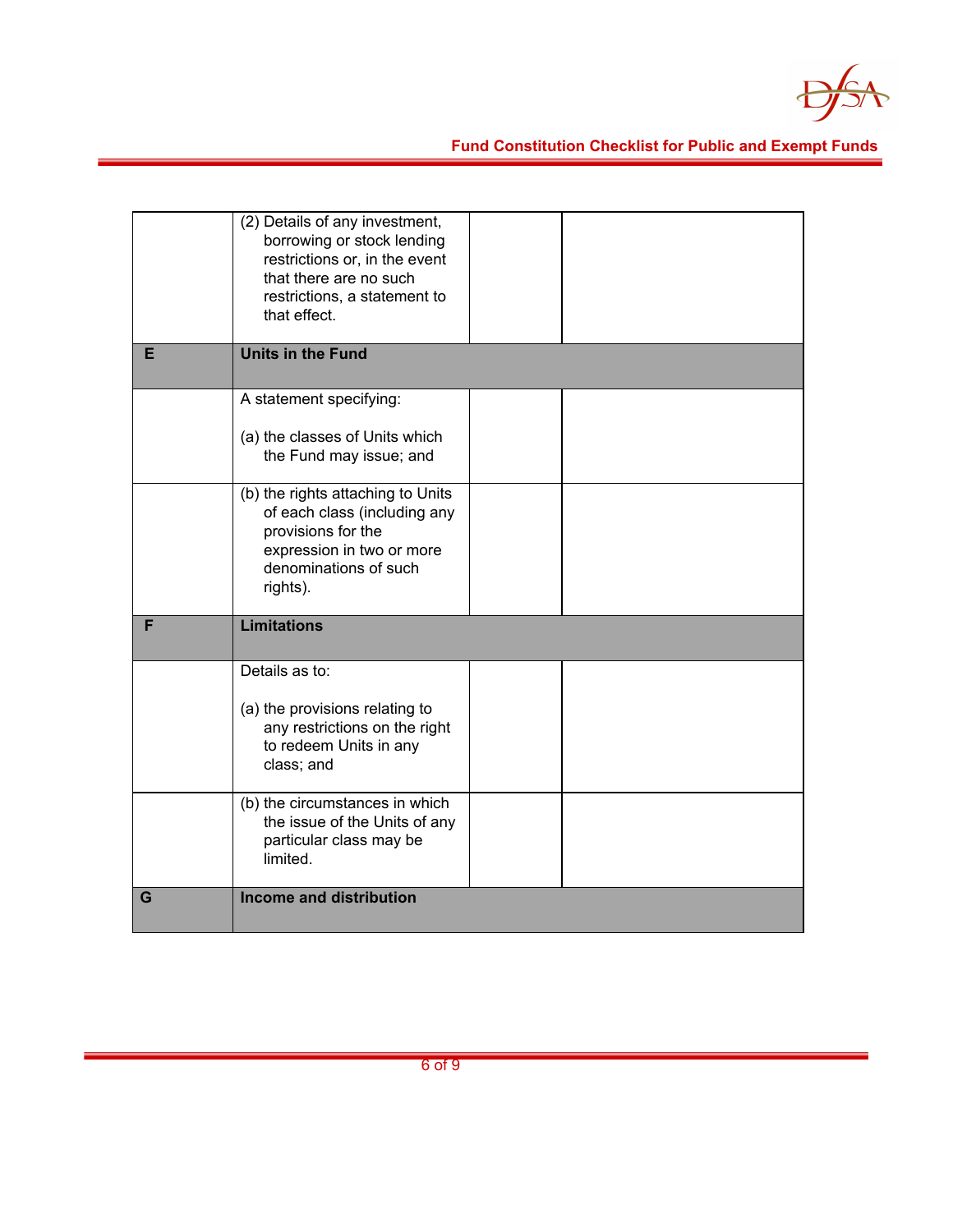

|   | (1) Details of who is carrying<br>out the calculation, transfer,<br>allocation and distribution of<br>income for any class of Unit<br>issued and outstanding<br>during the accounting<br>period. |  |
|---|--------------------------------------------------------------------------------------------------------------------------------------------------------------------------------------------------|--|
|   | (2) Information regarding the<br>provision for the payment of<br>income, if any, and the date<br>on which such distribution<br>shall be made.                                                    |  |
| н | <b>Base Currency</b>                                                                                                                                                                             |  |
|   | A statement specifying the base<br>currency of the Fund.                                                                                                                                         |  |
|   | <b>Meetings</b>                                                                                                                                                                                  |  |
|   | Details of the procedures for<br>the convening of meetings and<br>the procedures relating to<br>resolutions, voting and the<br>voting rights of Unitholders.                                     |  |
| J | <b>Oversight arrangements</b>                                                                                                                                                                    |  |
|   | Details of the oversight<br>arrangements, and if the Fund<br>is an Islamic Fund, details of its<br>Shari'a Supervisory Board.                                                                    |  |
| K | <b>Termination and suspension</b>                                                                                                                                                                |  |
|   | Details as to:<br>(a) the grounds under which the<br>Fund Manager may initiate a<br>suspension of the Fund and                                                                                   |  |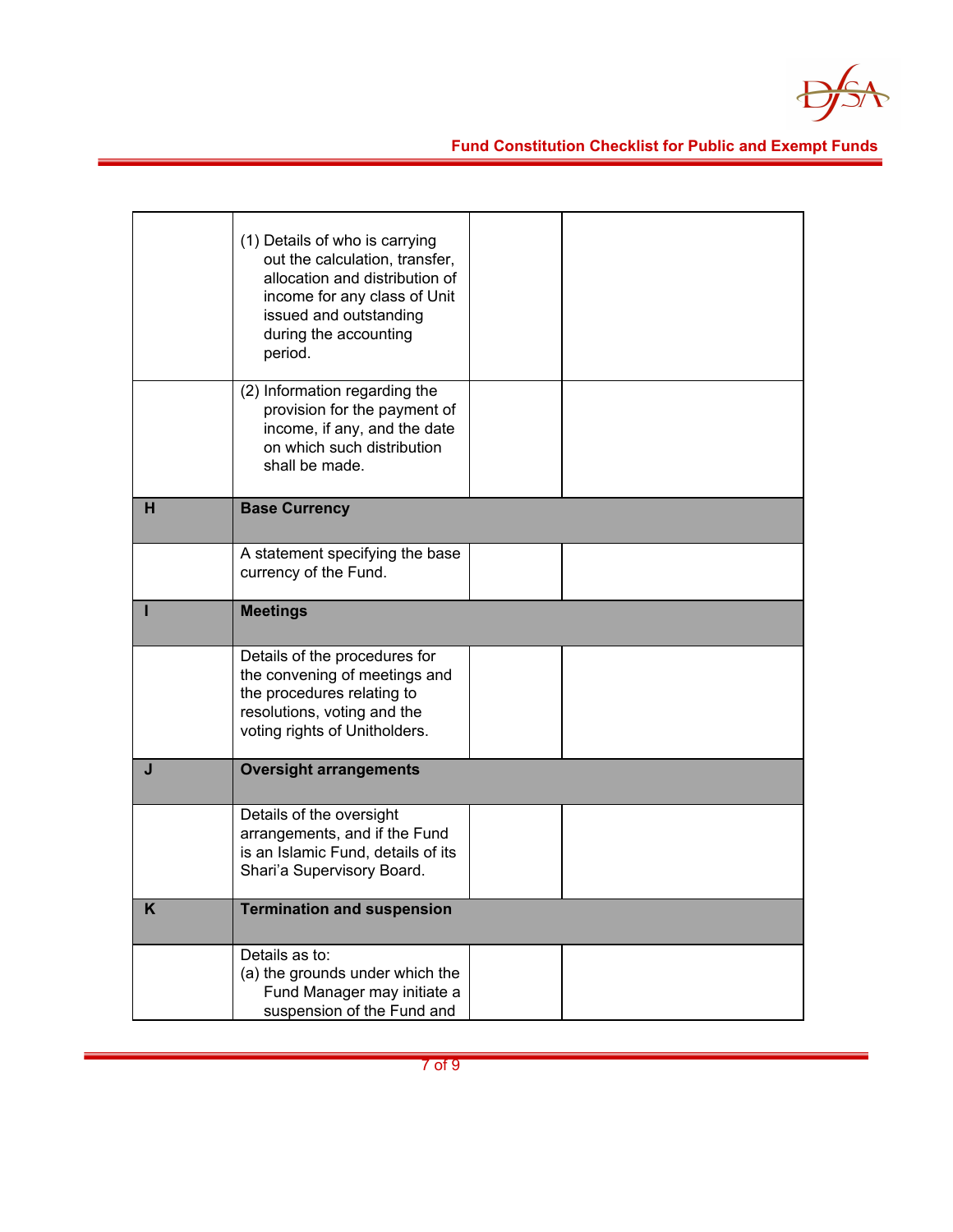

|   | any associated procedures;<br>and<br>(b) the methodology for<br>determining the rights of<br>Unitholders to participate in<br>the Fund Property on<br>winding up.                                                                                                |  |
|---|------------------------------------------------------------------------------------------------------------------------------------------------------------------------------------------------------------------------------------------------------------------|--|
|   | <b>Modification of the Constitution documents</b>                                                                                                                                                                                                                |  |
|   | Details of the manner in which<br>alterations to the Constitution<br>may be made.                                                                                                                                                                                |  |
| M | <b>Responsibility statement</b>                                                                                                                                                                                                                                  |  |
|   | A statement that nothing in the<br>Constitution has the effect of<br>exempting the Fund Manager<br>and, if the Fund is structured as<br>an Investment Trust, the<br>Trustee, from any liability to<br>Unitholders imposed under<br>DIFC law and the Rules.       |  |
| N | <b>Other relevant matters</b>                                                                                                                                                                                                                                    |  |
|   | Details of those matters which<br>enable the Fund, Fund<br>Manager or any Person<br>providing the oversight function<br>of the Fund to obtain any<br>privilege or power conferred by<br>the Rules which is not<br>otherwise provided for in the<br>Constitution. |  |

**Confirmation of non-applicable items**